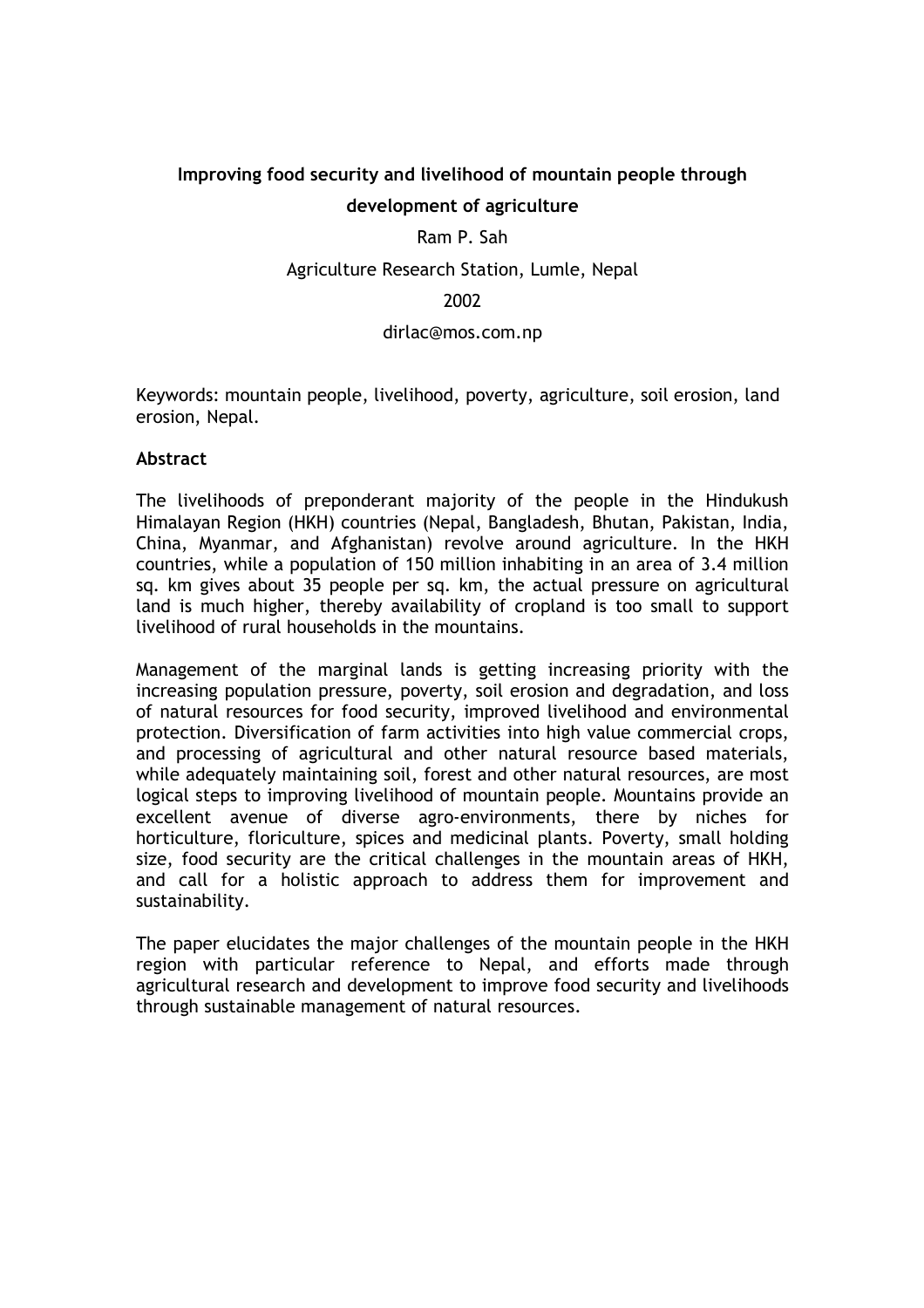### **1 Background**

Livelihood of majority of the mountain people in the Hindukush Himalayan (HKH) region countries (Nepal, Bangladesh, Bhutan, Pakistan, India, China, Myanmar and Afghanistan) revolve around agriculture. In the HKH countries, while a population of about 150 million inhabitate in an area of 3.4 million sq. km, giving about 35 persons/sq. km., the actual pressure on slopping hills and mountains on the agricultural land is much greater to support food security and livelihood of the mountain people (Pratap 2001).

The problem of shrinking agricultural land is getting compounded in that new human settlements, urbanization, industrialisation and government infrastructure developments. In his global crop land loss, Gardner (1996) warned about these implications of the trends in cropland loss to food security and livelihoods in the mountains in particular.

Management of the marginal lands is getting increasing priority with the increasing population pressure, poverty, soil erosion and degradation, and loss of natural resources in the hills and mountains for economic growth and environmental protection.

Diversification of farm activities into high value commercial crop, and processing of agricultural and other natural resources based materials, is therefore, the most logical steps towards improving the economic levels of the mountains people (Sharma, 1998). Certain agro-forest species are found at high altitude conditions. The diverse agro-ecological conditions prevailing in the mountain form niches for horticulture, floriculture, spices and medicinal plants (Pratap, 1995). Poverty, small holding size and food security are the critical challenging issues in the mountains and call for a holistic approach for economic growth and environmental protection (Koirala and Thapa, 1997). In recent years, the role of horticultural crops including fruits and vegetables has been found significant to affect livelihood in the mountains (Tulachan, 1999). Livestock particularly buffaloes and goats provide greater opportunities to mountain household to generate cash income.

The paper summarises the challenging issues and opportunities to improve food security and livelihood of mountain household through agriculture research and development with special experiences of HKH including Nepal.

### **2 Food security and livelihood: concept and status**

Hunger and poverty are the two daunting development challenges confronting the world to-day. Of the world population of around 6 billion in 1996, about 1.3 billion people in the developing countries live on a meagre income of less than US\$ 1/day (WDR 1996). About 800 million people are foods insecure and about 500 million are chronically malnourished. It is not the production, but the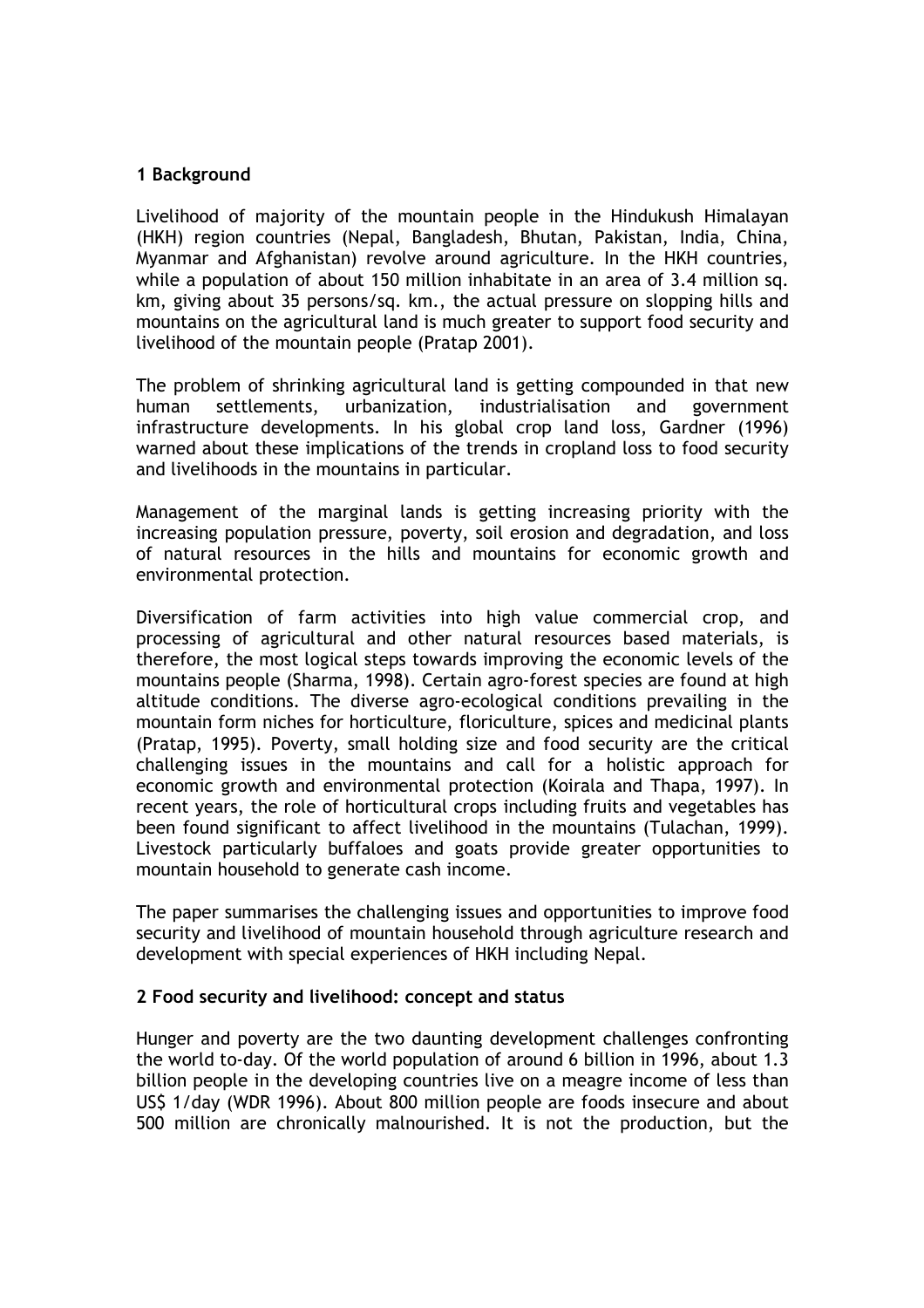distribution and access to food for healthy and active life is the critical challenge (IFAD 1993). The hunger and poverty situation is more alarming in the developing world including HKH Mountains. Food security is linked to food intake at the individual level, and food availability at a higher level. Food security will be achieved when poor and vulnerable households living in the marginal areas, have physical and economic access to food, and will be achieved when they have sustainable livelihood. The FAO indicator for subsistence level is 2250 calories/day/cap (0.8 gm/kg body wt. protein and other essential fats and vitamins) food requirement.

Food security is greatly influenced by physical, economic, natural resources, socio-cultural, gender and ethnic factors; and could be chromic or transitory. This has direct and indirect effect on health and behaviour of the people. Sustainable livelihood therefore, focus not only on assets but capabilities (including social resources) and activities for a means of living that can cope with and recover from stresses and shocks.

The shrinking cropland in the HKH as a consequence of demographic pressure and sub-division of holdings is endangering food security and livelihood of people (Table 1) per capita agricultural land in most countries is less than 0.2 hectare which is too critical to support livelihood.

In Nepal, the percentage of landless and marginal farms (<0.5 ha) range from 17.6 (Banke) to 84.7 (Achham) including nearly 25 districts (Figure 1) over the critical level (ICIMOD 1997). There has been an increasing trend of food deficit districts in the country in recent years. There were 41 districts food deficit in 1991 compared to 55 in 1995 including 16 in mountains, 33 in hills and 6 terai (Table 2).

Figure 2 illustrates the food self-sufficiency status in the western hills (Vaidya and Floyd, 1997). The problem is much grave in the high hills and mountains where more than 70% of the households have their farm food for less than six months.

# **3 Mountain farming system: challenges**

In the HKH region, the majority of the household operate mix-faming system (Tulachan 1999). Over the years many changes have been taking place in terms of land resource allocation, production, and productivity of cereal food grain crops, horticultural crops, livestock structure and composition all generally influenced by forest and other natural resources, input supplies, marketing and other socio-economic infrastructures (Figure 3).

The important conditions characterising mountain agriculture are inaccessibility, fragility, marginality, diversity and niche (Jodha 1993). The critical challenges in mountain agriculture are crop land security, soil erosion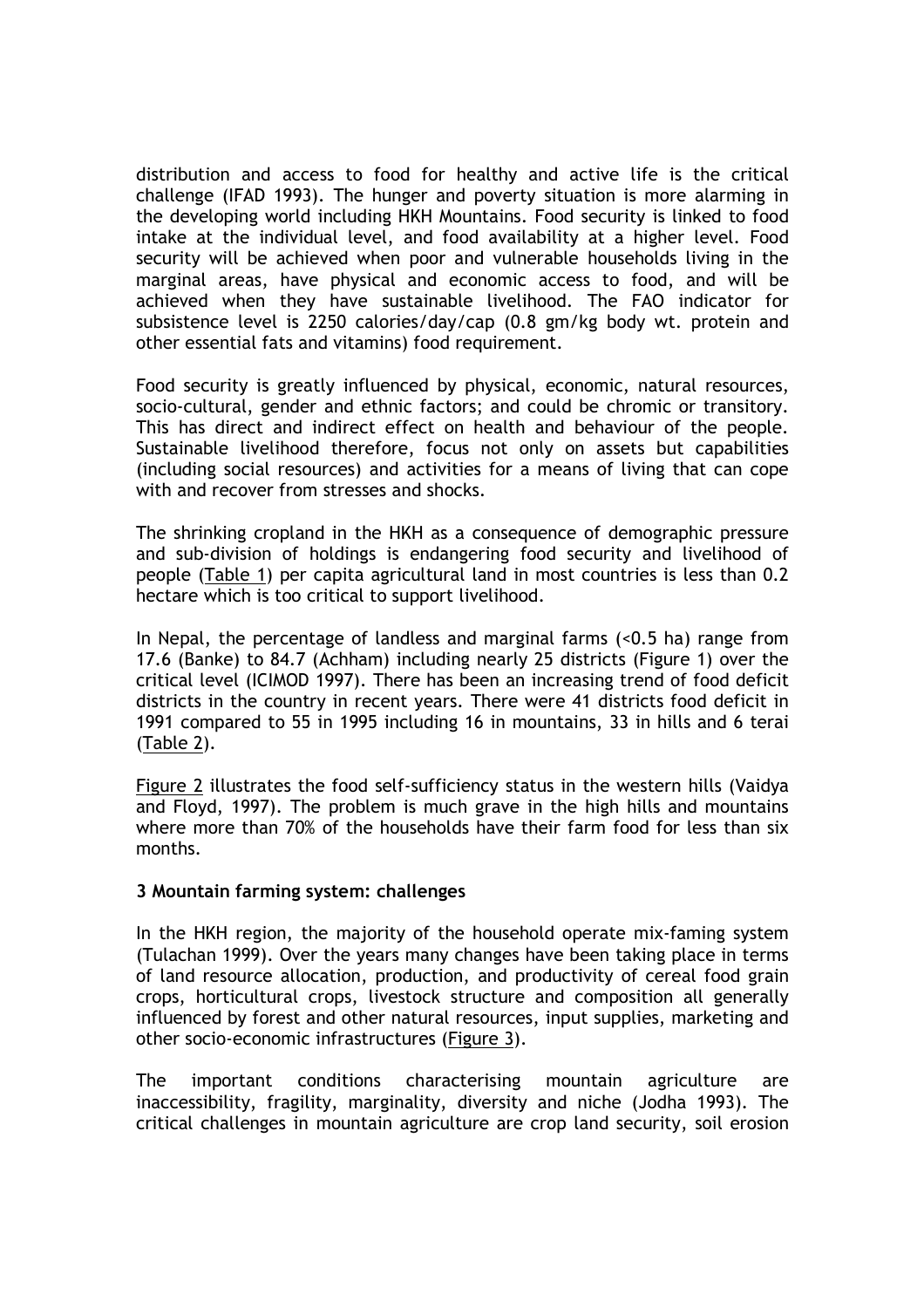and declining soil fertility, increasing poverty and farming on marginal farms (Sah 2001). The studies have indicated numerous indicators (Table 3) of unsustainable mountain agriculture in the HKH (Jodha and Shrestha, 1994).

In Nepal, while the contribution of agriculture to GDP has gradually declined to 40% in 2000/01 (MOAC, 2000) hills and mountains contribute nearly 50% to the AGDP where livestock and horticulture still play vital role in the hill farming system (Table 4).

In a study of the western hills, large proportions of households are involved in the agricultural activities (Figure 4).

However, there has been substantial off-farm income source to ensure food security and livelihood in the mountains (Table 5) (Figure 5).

### **Soil and Nutrient Losses**

The direct and primary effect of soil erosion is soil loss and nutrient leaching, resulting in reduction of land productivity. A study in the mid hills of Nepal revealed a soil loss of 20 tons/ha/year from rain-fed marginal land, with a nutrient loss of 300 kg of OM, 15 kg of Nitrogen, 20 kg phosphorus and 40 kg potash (Carson 1992). Similarly, in the western hills (Tripathi et al., 1999), erosion caused a maximum loss of soil 20 t/ha/year including 12 kg of Nitrogen. 66 kg of Phosphorus and 24 kg of Potash. More than 50% of these losses occur during pre-monsoon (May-June) when ground covers are absent, and loss are mostly through leaching than through surface run-off.

Analysis of soil samples from the western hills (Tripathi, 1999) indicated that soils were mostly acidic (3.7 - 7.5 pH) 32.6% samples low in organic carbon (<1.49%), 5.8% low in total N (<0.1%), 8.4% low in available P (<6.4 mg/kg) and 35.35 low in exchangeable K (<0.2 cmols/kg). Nearly 10-20% samples were low in zinc (<0.5 mg/kg), manganese (10 mg/kg) and copper (0.5 mg/kg) while 87% were deficient in Boron (1 mg/kg). These call for an appropriate soil fertility management programme in the mountains.

#### **4 Marginal lands: future hope**

Mountain farmers in their desperate bid to maintain their livelihoods under these complex challenges, have adopted multiple strategies to cope with the problems. These include, among others, extending cultivation to steep slopes and increasing male migration to plains and urban areas. The net result has been the accentuation of environmental degradation, marginalization of land, increased drudgery of women, and ultimately, immiserisation, impoverishment and endemic poverty.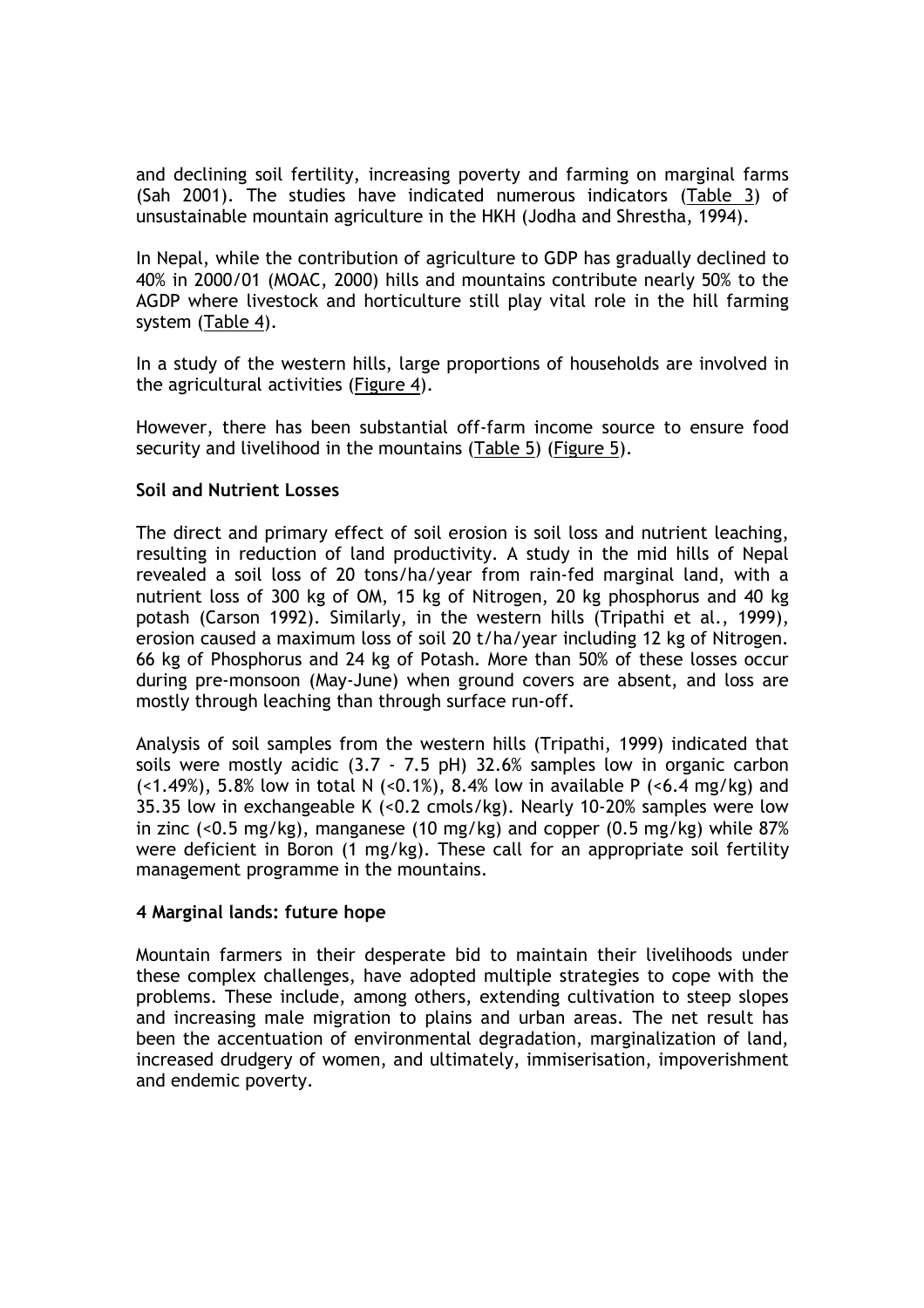The state of affairs of mountains agriculture described above poses difficult questions and paints a grim picture for time to come as:

- Where we go from here?
- How to ensure livelihood and food security?
- What are hopes and options?
- How we preserve environment and rich bio-diversity of mountains?

The availability of vast amount of marginal land including waste land, grazing land, range land, shrub land and unclassed forest etc in the HKH can provide a ray of hope to mountain farmers to provide support to farming and livelihood in the hills and mountains (Pratap 2001). This requires identification and promotion of suitable technologies with necessary logistic supports to bring about impacts and economic transformation.

### **Concept and Definition**

Usually marginal lands are defined as low potential, resource poor, and fragile, vulnerable or degraded lands. However, in real sense a land could be marginal or highly productive depending upon its use, other biophysical/institutional and socio-economic factors. For example a tract of sloping land is marginal for crop production, but highly potential for grazing, fruit farming or for important herbs. The nature, composition and interaction of the factors, can also differ widely. Also, there are number of factors that may shift such land from one category to another. The shift could be upward through application of appropriate technologies, or downwards as a result of land degradation and/or lack of necessary institutional support to promote a particular enterprise. Hence, marginality is a dynamic process - a land unsuitable for rice due to topography, lack of irrigation, could be highly productive for fruit farming or livestock farming.

The forest and grazing lands are the foundation upon which sustainability of hill farming system is based and there by food security and livelihood of the mountain people. The crop-livestock-forest relationship has begun to weaken in the areas where forest resources are scarce, and where strong influence of market forces on farming exists. In many countries, the marginal land has been over exploited for crop production even on steep slopes and gravel soils that have further aggravated the environment and natural resources in the mountains. The forest does play an important ecological role for maintaining the hydrology and soil movement from the sloping land.

#### **Harmful effect of past neglect**

• The global research and development efforts in the past on food grain pushed their technologies to replace local crop varieties - Loss of rich source of genetic material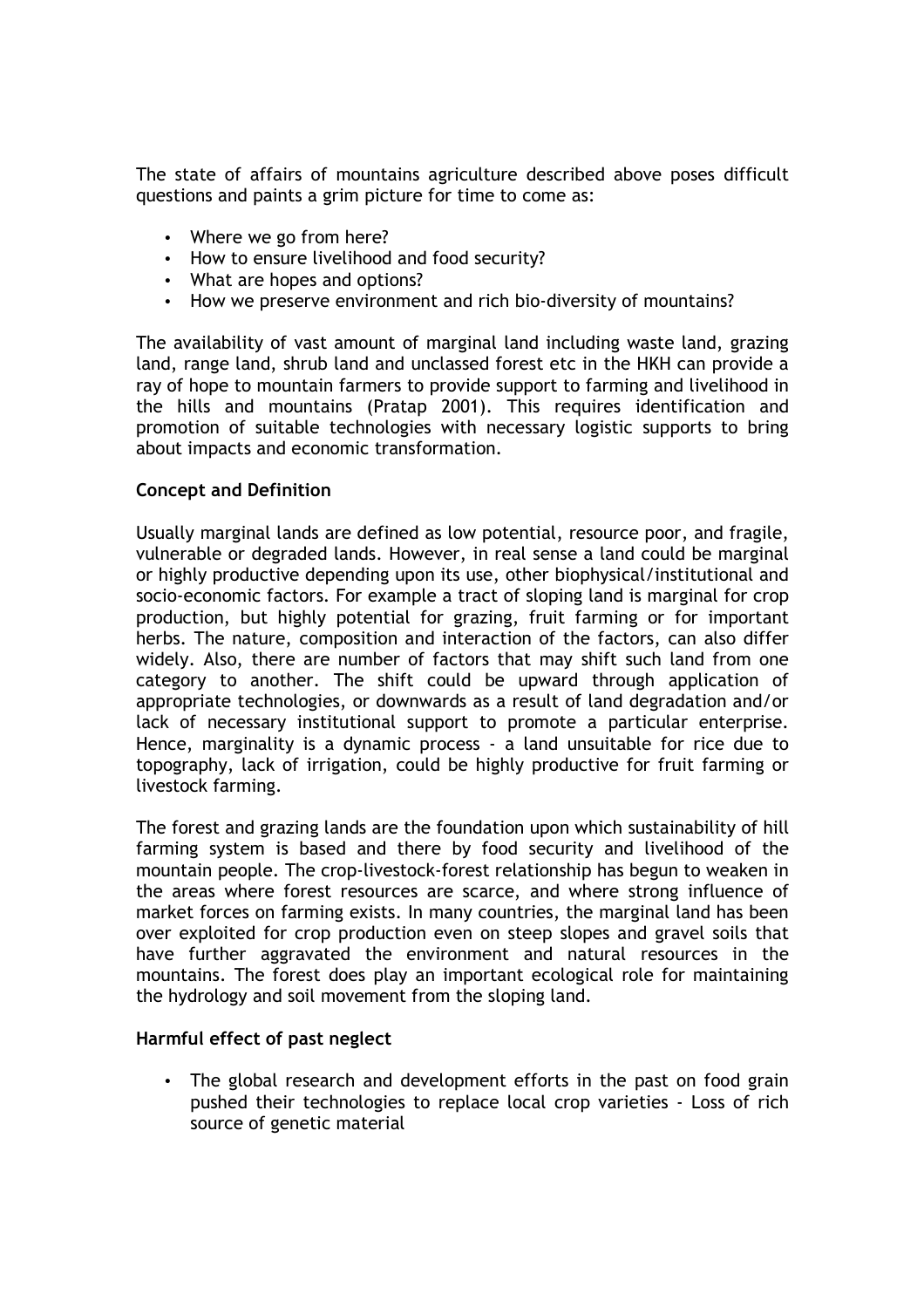- Several potential crops of mountain area were left out for research and development
- High value cash crop and herbs were not promoted
- Limited technological options available remained confined

### **New mindset**

There has been global attention in recent years for research and development to support mountain farmers to improve food security and livelihood (CGIAR, 1999).

- A growing concern for vulnerable and fragile land because of global diversion of problem of degradation of natural resources, deterioration of mountain environment and destruction of biodiversity (Environmental lobby).
- A concern for poverty most of the poor line on marginal lands of the developing world concern for marginal lands more productive is considered proxy for removing poverty in these areas (Development lobby)
- A concern for mountain agriculture where rain-fed sloping farmlands are being marginalized/degraded though their over use or misuse (Agriculture and Environment lobby).

### **5. The way forward: strategies and programmes**

A multi-pronged strategy is the vital option to address the natural, physiographic and socio-economic challenges of mountains to improve people's livelihood and food security. Some of the important ones are described below:

# **Conservation of Natural Resources**

The vast amount of natural resources including forest, soil, water and others available in the mountain will play a key role in the livelihood of people. In the HKH region there has been significant loss of natural resources that have affected people's livelihood. Reckless exploitation of natural resources in the mountain can eliminate future hope (Jodha 1995). Proper attention is needed in introducing new agricultural technologies that do not distort environment and product quality (Tulachan 1999) and to correct the causes of unsustainability (Table 3).

# **Agriculture on Marginal Land**

The vast amount of marginal sloppy land (Table 1) available in the HKH region provides a big hope for future. Marginal lands have been over exploited and misused loading to increased poverty, soil degradation and loss of natural resources. Suitable agriculture/forestry enterprise and their technologies needs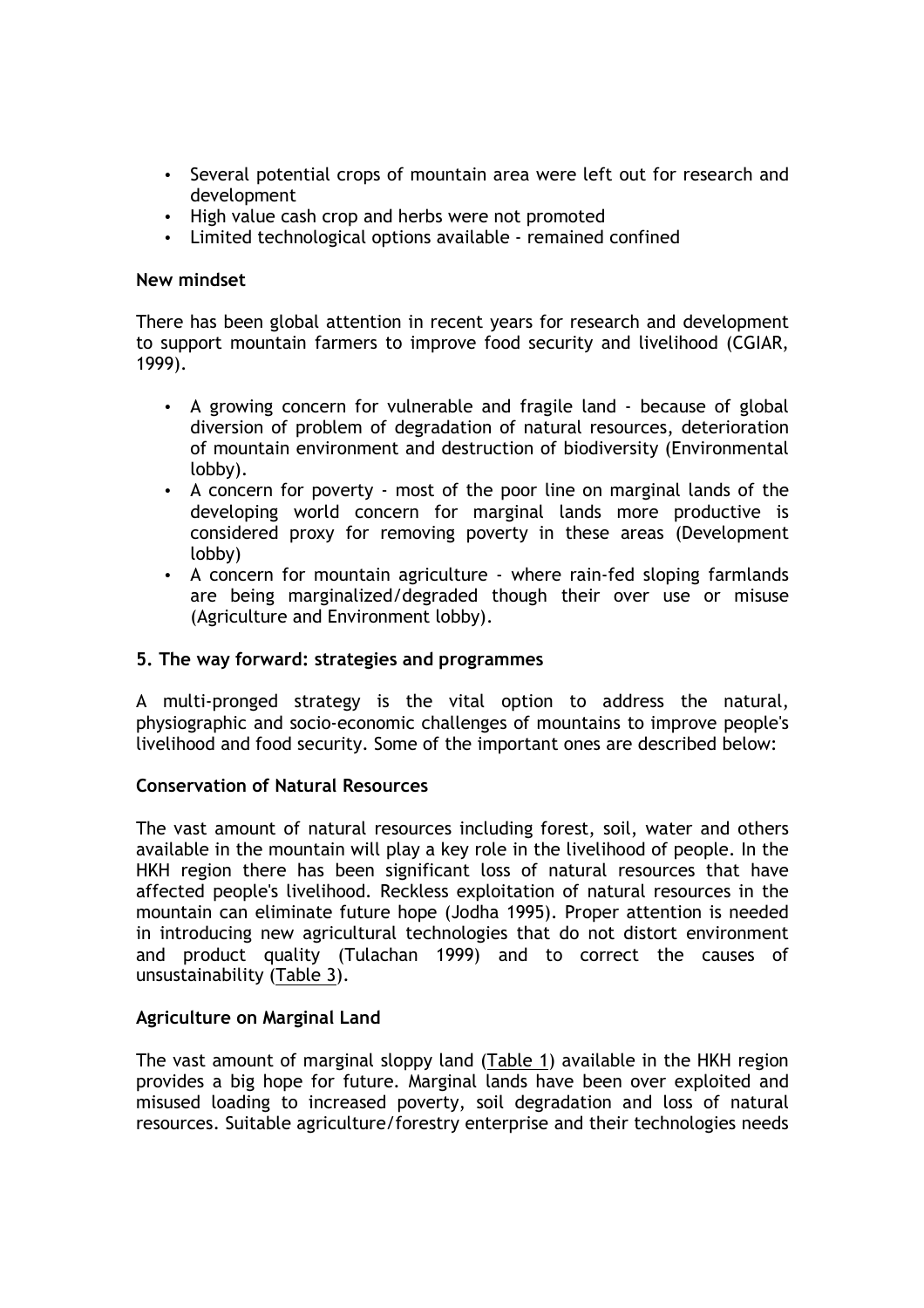to be developed and implemented for increased income, employment and sustainability. It is equally important that necessary infrastructure, logistics inputs and marketing system are in place to bring about desired impacts.

### **Management of Soil**

The evidence has shown that there is large amount of soil and nutrient losses from the mountain of the HKH region. The problem of drastic decline of native fertility including loss of organic matter, soil pH, major and many micronutrients have posed critical threat to profitable farming in many mountain areas (Tripathi et al 1999). Necessary on-farm soil conservation and fertility management approaches are vital to sustainable agriculture and innovative technological break through. It is important to develop crop/technology that do not aggravate the problems. Scattered research in Nepal indicate that sustainable agricultural production can be achieved through adequate use of compost and FYM along rationale use of chemical fertilizers combined with suitable crop and crop varieties (Tripathi 1999).

### **Management of Agro-biodiversity**

Through the ages, the mountain farming communities of the HKH region have evolved strategies for harnessing their rich source of local agro-biodiversity for food security and to improve livelihoods. However, in recent decades, population growth has compelled farmers to extend their operations beyond limit - changing the land use systems affecting the local agro-biodiversity. Conservation of the available agro-biodiversity and their careful utilization for economic and environmental benefit to the mountain community provide a strong hope for long term sustainability. They provide an important source of genetic resources for crops, herbs, species and floriculture. Further, the indigenous skill on management and use of these valuable assets is another dimension of science and technology for research and development.

In China success stories for the production of *eucalyptus* oil, anti-caneer drug (taxol), steroid hormones from *dioscorea*, and many other medicinal plants as well as valuable forest products have helped transform the farming system while promoting the agrobiodiversity for economic and ecological benefits (Rongsen 1998).

# **Fruit Farming on Marginal Farms**

Rapid economic transformation has taken place on marginal farms in Himanchal Pradesh, India through apple faming. Majority of the farmers (80%) have small farms 0.5 - 2.0 ha of sloping land, produce a net return of US\$ 2700/ha/yr (Sharma 1996). The farming system has changed from subsistence crop-base to fruit farming including livestock component, has increased food security and living standard. The adoption of the niche friendly production system on large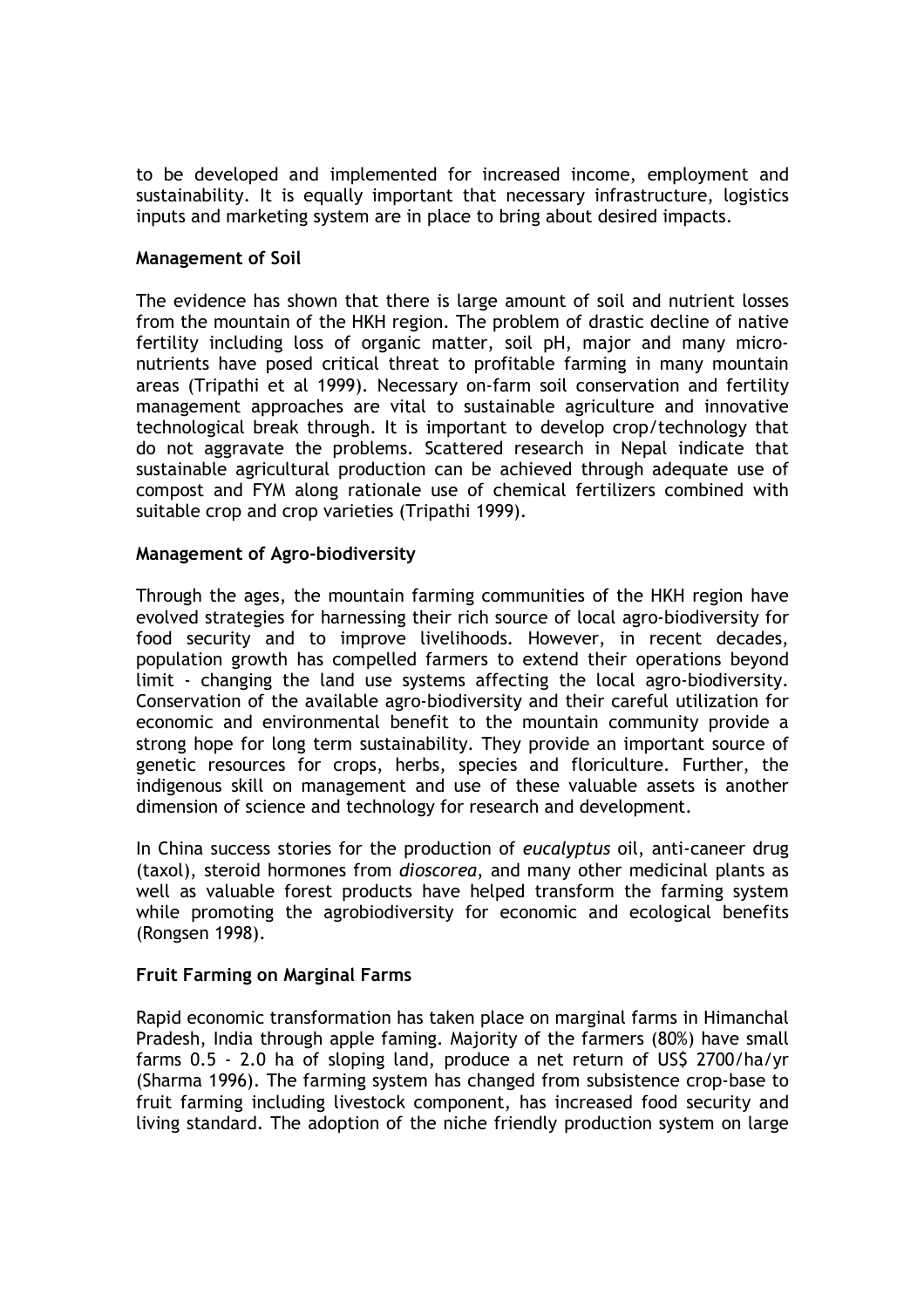areas of marginal farms in the temperate region made a huge economic and environmental impact. This resulted a net increase of domestic product in Himanchal two hundred times and net per capita income twenty six times between 1971 and 1991. There is hard evidence to show that fruit farming on marginal lands is a superior production option both economically and ecologically (Sharma 1996; Pratap 1995).

- Similarly, fruit farming has brought economic transformation in Pakistan (Gilgit) supported by Aga Khan Rusal Support Project (App 1995).
- In China, west-Sichuwan, the biophysical condition suitable for apple and pear farming, had very limited programme due to lack of transport and R and D programmes. With priority programmes and support from the Government, the state has now commercial production system and has transformed their livelihood.

Examples of such niche success stories for orange, mango, temperate fruits and others do exist in the HKH, and need dissemination.

# **Cardamom and Ginger Cultivation**

Cardamom and ginger farming on the forest floors of Sikkim and Eastern hills of Nepal present an example of technical feasibility of developing economically productive and ecologically sound and stable production system on the marginal and sloping areas (Sharma 1998).

# **Off-season Vegetable Production**

Off-season vegetable production has brought economic transformation in many mountain areas of HKH region. Necessary technological break through, transportation and marketing systems were vital to bring impacts for their commercialisation and impact on economy. In Sichuan Basin of China, offseason vegetables have covered an area of 3933 ha with a production of 94,000 tons valuing 8.48 million US\$. Similar examples are available in India and Nepal where utilizing the mountain niches, off-season vegetable production is getting highly remunerative in recent years, to improve livelihood and economy of mountain farmers through direct and indirect effects in income and employment. In certain mountain niches of Nepal (Dhading, Panchkhal, Pakhribas, Lumle RCA-Dhanubase and Yampaphant) off-season vegetable production has gone on commercial scale and transformed their livelihood. A good crop of tomato or cucumber can bring upto US\$ 5000/ha net return in 120 days (Sah 2001).

#### **Vegetable Seed Production**

Mountain agro-environments provide an excellent avenue for quality vegetable seed production. Several national and international/multi-national companies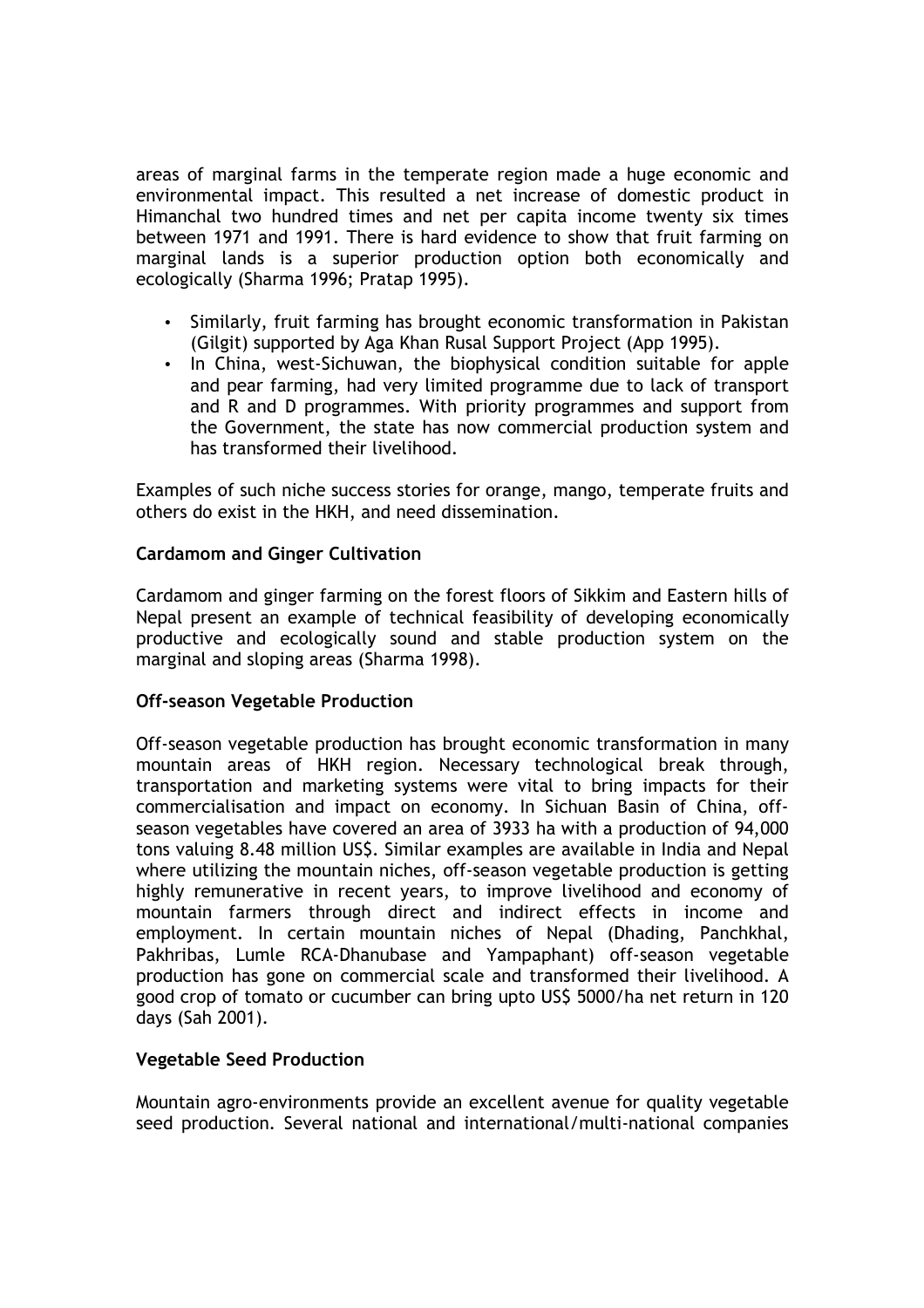and attracted to seed production in the mountains including Nepal. Vegetable seed production has become a very attractive enterprise, but due to lack of suitable varieties, production, processing and marketing system, farmers have faced several constraints. However, the issues are being gradually resolved and DFID funded seed project has helped to improve livelihood of hill farmers. In 1999/2000 the project in the western hills (4 districts) produced 82 mt of vegetable seeds worth Rs. 9.8 million rupees (Chand 1999). This has helped to make a shift from subsistence to semi-commercial farming to improve living and food security.

# **Other Potential Enterprises**

Tea, coffee, citrus, dry-fruits, honey, cikate mushrooms could be other potential enterprises. Also, identification of suitable livestock enterprises for milk, meat, skin and fibre could be potential alternatives that suit well in the system without environment and natural resource degradation.

### **6. Conclusions**

The increasing demands of growing population, limited crop land and degradation of natural resources have contributed to poverty and unsustainable mountain agriculture. Marginal lands provide future hope to mountain people the challenge is to conserve the natural resources, maintain and use the valuable agro-biodiversity, and generate and promote niche specific technologies for greater economic and ecological returns. Comparative advantages of niches potentials should be exploited for high value cash crop and enterprises as seen successful in HKH and other mountain regions around the world. The use of bio-technical tools, organic farming, and nitrogenfixation activities should be promoted to improve quality of mountain products and protect environment and natural resources.

Development of necessary infrastructures, input supplies, industries and marketing system and other logistic supports are vital to bring sustainable impacts. Strong national, regional and global commitments are vital with priority research and development programmes for improving food security and livelihood of mountain people through a collective participatory approach.

#### **REFERENCE**

- AMDD, 1995. Food Balance Sheet of Nepal (1994/95), Lalitpur, Nepal.
- APP 1995. Agriculture Prospective Plan. NPC/ADB/APROSC, Kathmandu, Nepal.
- Carson, B., 1992. The land, the farmer and the future: A soil fertility management strategy for Nepal. ICIMOD Occasional Paper no. 92/21, Kathmandu, Nepal.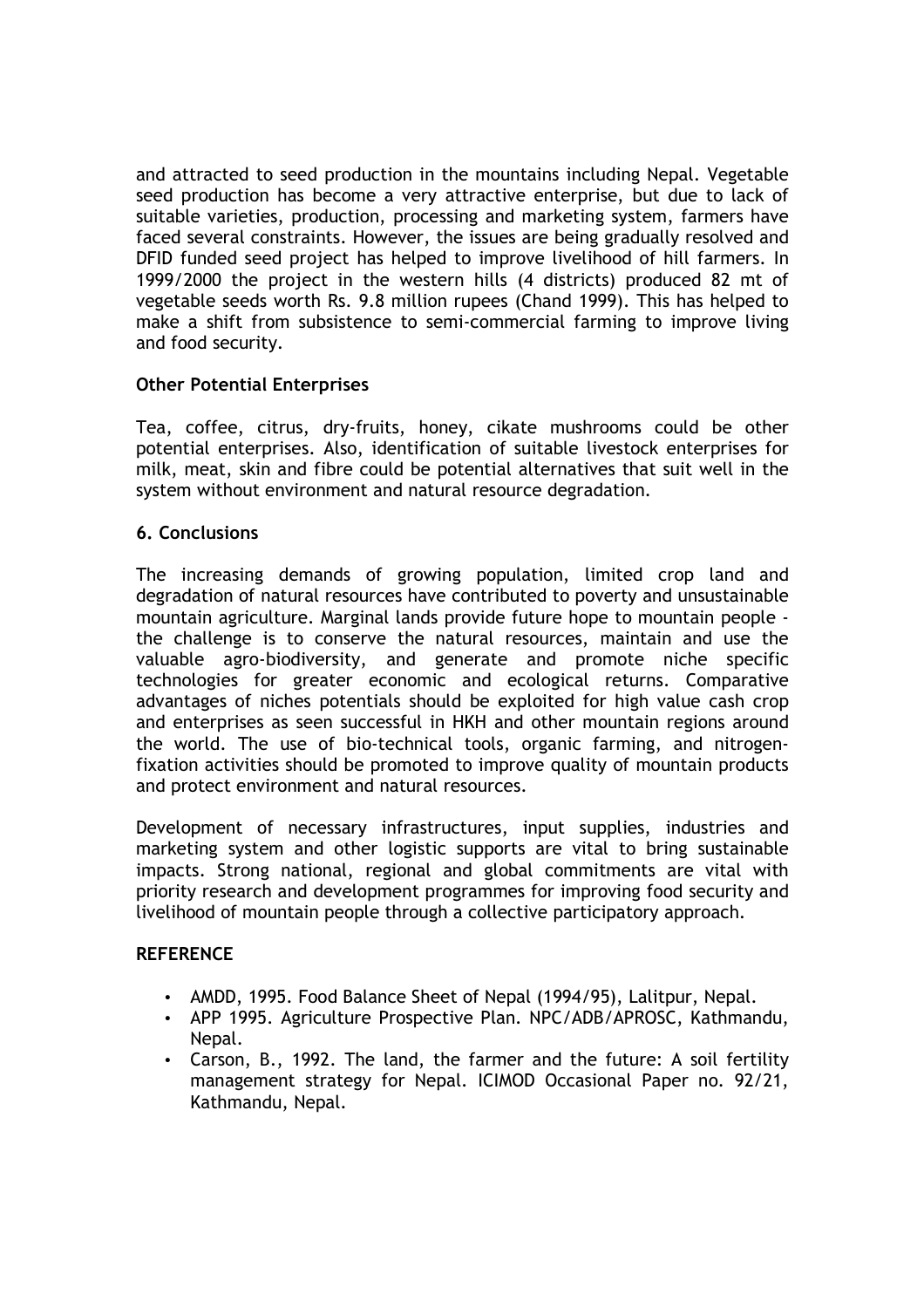- CBS 1991. Agricultural Statistics, 1991, Kathmandu Population Censces, 1991. Kathmandu, Nepal.
- CGIAR, 1999. CGIAR Research Priorities for Marginal Lands. CGIAR Document No. SDRITAC: IAR/92/12.
- Chand, S.P., 1999. SSSP Report. Proc. Regional Seed Production and Marketing Workshop, 4 March 1999. SSSP/SEAW, ARS, Lumle Nepal.
- Gardner, G., 1996. Shrinking fields: Crop land loss in a worlds of eight billion. World watch paper 161. World Watch Institute, Washington DC.
- ICIMOD, 1997. Districts of Nepal: Indicators of Development, ICIMOD, Kathmandu, Nepal.
- IFAD, 1993. Providing Food Security for All, IFAD, Rome, Italy.
- Jodha, N.S. 1999. Enhancing food security in a warmer and more crowded world: factors and process in fragile areas. In climate change and world food security (ed. T.E. Dowing).
- Jodha, N.S. and Shrestha, S., 1994. Towards sustainable and more productive mountain farming. Proc. International Symposium of mountain environment and development: Constraints and Opportunities. ICIMOD, Kathmandu, Nepal.
- Jodha, N.S., 1993. Perspective on Property Generating Process in Mountain Areas. Proceeding of International Forum on 'Development of Poor Mountain Areas' 22-27 March, Beijing, China 1993, pp. 38-46.
- Jones, J.E., Tripathi, B.P., Joshi, K.R., and Pant, B.B. 2002. Results from a household survey with emphasis on rural livelihoods and soil fertility management under taken in the mid-hills of Nepal, SRI/UK-ARS Lumle/NARC Collaborative Project Report, Jan. 2002.
- Koirala, G.P. and Thapa, G.B., 1997. Food Security Challenges, Where does Nepal stand ? Research Report Series No. 36. HMG-Ministry of Agriculture and Winrock International, Kathmandu.
- MOA, 1992. National Sample Census of Agriculture, Ministry of Agriculture, Nepal.
- MoAC, 2000. Statistical Information of Nepalese Agriculture, Ministry of Agriculture and Cooperatives, 1999-2000, HMG, Nepal.
- Pratap, T. 2001. Mountain Agriculture, Marginal Lands and Sustainable Livelihoods: Challenges and Opportunities, Int. Symposium on Mountain Agriculture in HKH Region, 21-24 May 2001, ICIMOD, Kathmandu, Nepal.
- Pratap, T., 1995. High Value Cash Crop in Mountain Farming: Mountain Development Process and Opportunities, Kathmandu: ICIMOD.
- Pratap, T., 1999. Sustainable Land Management in Marginal Mountain Areas of the Himalayan Region Mountain Research & Development, Vol. 19, No. 3 pp. 251-260.
- Rongsen, L. 1998. Enterprises in Mountain Specific Products in Western Sichuan, China. Discussion paper No,. 98/7, ICIMOD, Kathmandu, Nepal.
- Sah, R.P. 2001. Socio-economic issues and options of marginal farms in the hills of mountains of Nepal: An experience in the western hills. Int. Symposium on Mountain Agriculture in the HKH Region, 21-24 May 2001, ICIMOD, Kathmandu, Nepal.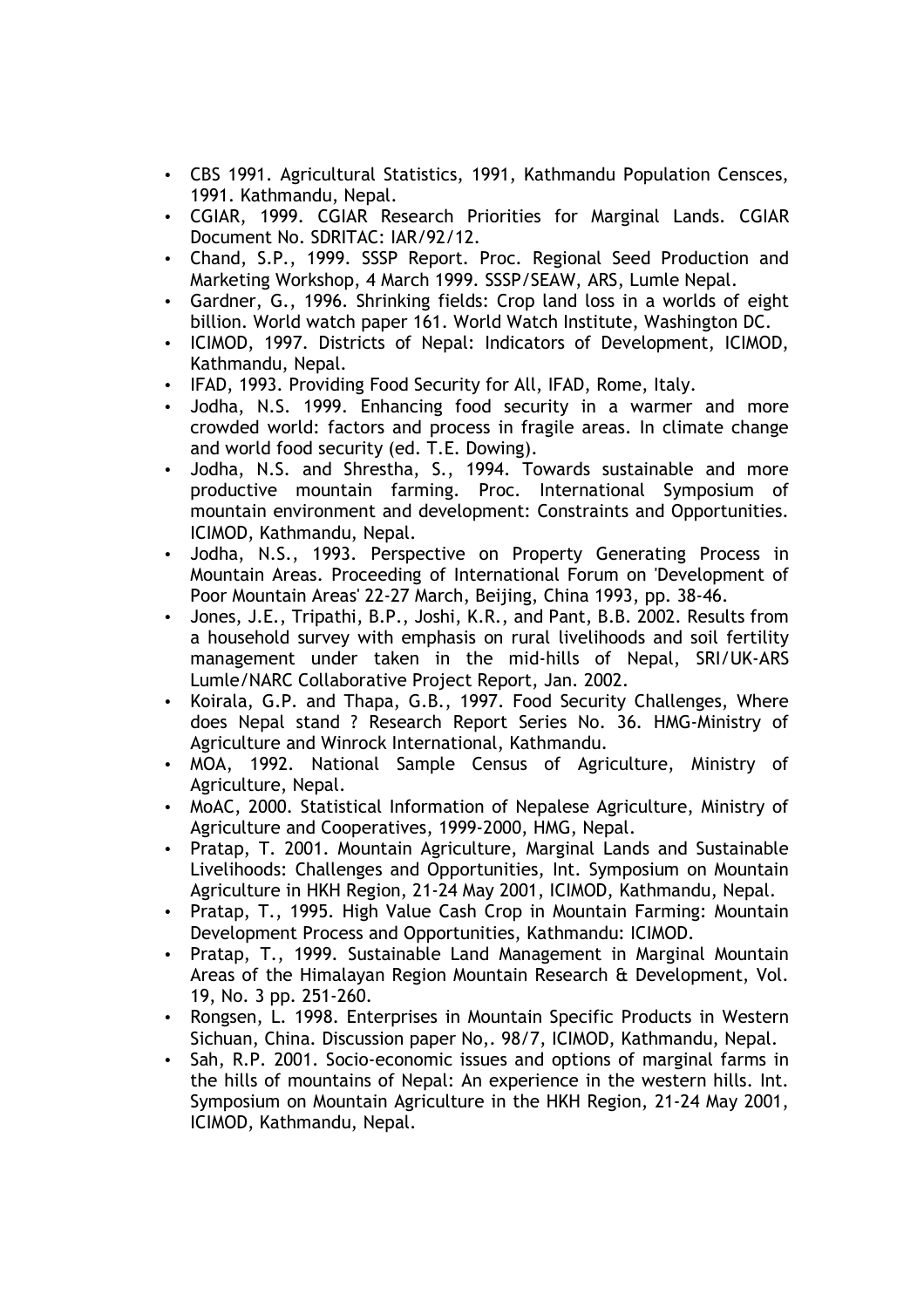- Sharma, H.R., 1996. Mountain Agricultural Development Process and Sustainability - Microlevel Evidence from Himanchal Pradesh, Discussion Paper, Series No. MFS 96/2, ICIMOD, Kathandu, Nepal.
- Sharma, U., 1998. Development of Micro-enterprises Ilam and Bhojpur Districts, Discussion Paper No. MEI 98/4,: ICIMOD, Kathmandu, Nepal.
- Tripathi, B.P., 1999. Soil Fertility Status in the Farmers' Fields of the Western Hills of Nepal. Lumle Seminar Paper No. 99/4, SAS/N Convention, 9-11 June 1999, Kathmandu, Nepal.
- Tripathi, B.P., Gardner, R.; Mawdesley, K.J.; Acharya, G.P. and Sah, R.P., 1999. Soil Erosion and Fertility Losses in the Western Hills of Nepal: An Overview. Workshop on "Enhanced Farming Livelihood the Hills of Nepal through Improved Soil Fertility", Dhulikhel, 25-26 July 1999, Kavre, Nepal.
- Tulachan, P.M., 1999. Trends and Prospects of Sustainable Mountain Agriculture in the Hindu Kust - Himalayan Region. Issues in Mountain Development, No. 2, ICIMOD, Kathmandu
- Vaidya, A.K. and Floyd, C.N., 1997. From Recommendation Domains to Providing Basis for Research Prioritisation and locating Representative Sites for Technology Generation and Verification in the hills of Nepal. LARC Occasional Paper No. 97/3, Kaski, Nepal: Lumle Agricultural Research Centre.
- WDR, 1996. World Development Report 1996, World Bank.

### **RONAST-paper 30 April 2002**

| Country           | Mountain<br>area<br>(sq.km) | Sloping<br>land<br>$(8-30%)$<br>percent | Sloping<br>land<br>$( > 30\%)$<br>percent | Agricultural<br>land $(\%)$ | Per capita<br>agricultural<br>land (ha) | Population<br>inhabiting<br>marginal<br>areas<br>(million) | Population<br>density<br>(per<br>sq.km) |
|-------------------|-----------------------------|-----------------------------------------|-------------------------------------------|-----------------------------|-----------------------------------------|------------------------------------------------------------|-----------------------------------------|
| Afghanistan       | 390475                      | 35.1                                    | 41.9                                      | 10.0                        | <b>NA</b>                               | 13.8                                                       | 35                                      |
| <b>Bangladesh</b> | 13189                       | 60.1                                    | 12.2                                      | 7.8                         | 0.097                                   | 1.2                                                        | 57                                      |
| <b>Bhutan</b>     | 46500                       | 12.7                                    | 88.4                                      | 7.6                         | 0.173                                   | 1.2                                                        | 30                                      |
| China             | 1647725                     | 10                                      | 50.7                                      | 1.2                         | 0.150                                   | 19.6                                                       | 20                                      |
| India             | 482920                      | 30.7                                    | 21.1                                      | 8.3                         | 0.293                                   | 35.0                                                       | 73                                      |
| Myanmar           | 280862                      | 37.4                                    | 29.1                                      | 7.7                         | <b>NA</b>                               | 5.8                                                        | 21                                      |
| Nepal             | 147181                      | 12.7                                    | 66.3                                      | 18.0                        | 0.133                                   | 18.5                                                       | 126                                     |

**Table 1** Sloping lands and people in the Hindukush Himalayas reason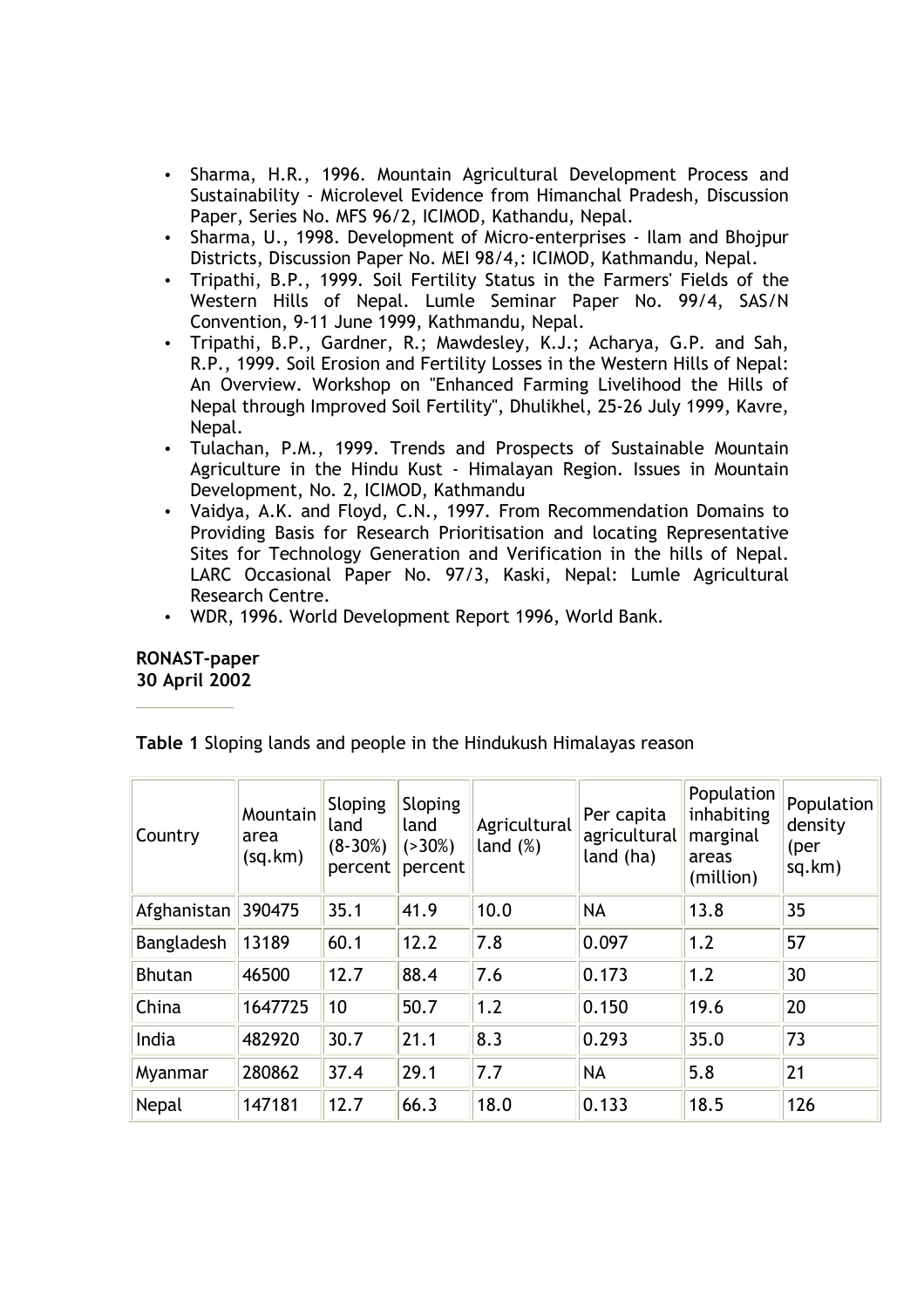| Pal<br>$- - -$<br>ildi | $\sqrt{2}$<br>⊥40419F | າດ<br><u>_ , , ,</u> | つに<br>JJ.U | . . | эс | $\sim$<br>LL . / |  |
|------------------------|-----------------------|----------------------|------------|-----|----|------------------|--|
|                        |                       |                      |            |     |    |                  |  |

**Source: Pratap (2001)**

**Table 2** Foodgrain Production, Requirement and Balance by Ecological Belt, 1994/95

| <b>Particulars</b>                                                                                                           | Mountain              | Hill                  | Teria                | Nepal                  |
|------------------------------------------------------------------------------------------------------------------------------|-----------------------|-----------------------|----------------------|------------------------|
| Number of districts<br>Food deficit districts (1991/92)<br>Food deficit districts (1994/95)<br>Mid-year population (million) | 16<br>14<br>16<br>1.5 | 39<br>27<br>33<br>8.9 | 20<br>0<br>6<br>10.0 | 75<br>41<br>55<br>20.4 |
| Total cereal prod ('000 mt)a                                                                                                 | 194                   | 1638                  | 2264                 | 4097                   |
| Requirement ('000 mt)a                                                                                                       | 322                   | 2021                  | 1935                 | 4279                   |
| Cereal Balance ('000 mt)a                                                                                                    | $-127$                | $-383$                | 329                  | $-181$                 |

**Source: AMDD (1995) a- SINA/MoAC, 1999/2000**

<u> 1999 - Johann Barnett, f</u>

**Table 3** Indicators of unsustainable upland farming in HKH (Time Frame 1954 - 1991 = 37 year approx)

| Indicators reflecting problems relating to resource base/<br>production flow and resource management | Range of changes |
|------------------------------------------------------------------------------------------------------|------------------|
| 1. Soil erosion rages on sloping lands                                                               | $+20$ to 30%     |
| 2. Abandonment of agricultural land due to decline in soil<br>fertility                              | $+3$ to 11%      |
| 3. Appearance of stones / rocks on cultivated land                                                   | +130 to 100%     |
| 4. Size of livestock holding per family (LSU)                                                        | $-20$ to 55%     |
| 5. Area of farmland per household                                                                    | $-30$ to 10%     |
| 6. Forest area                                                                                       | $-15$ to $85\%$  |
| 7. Pasture / grazing area                                                                            | -25 to 90%       |
| 8. Good vegetative cover on common property land                                                     | $-25$ to $30%$   |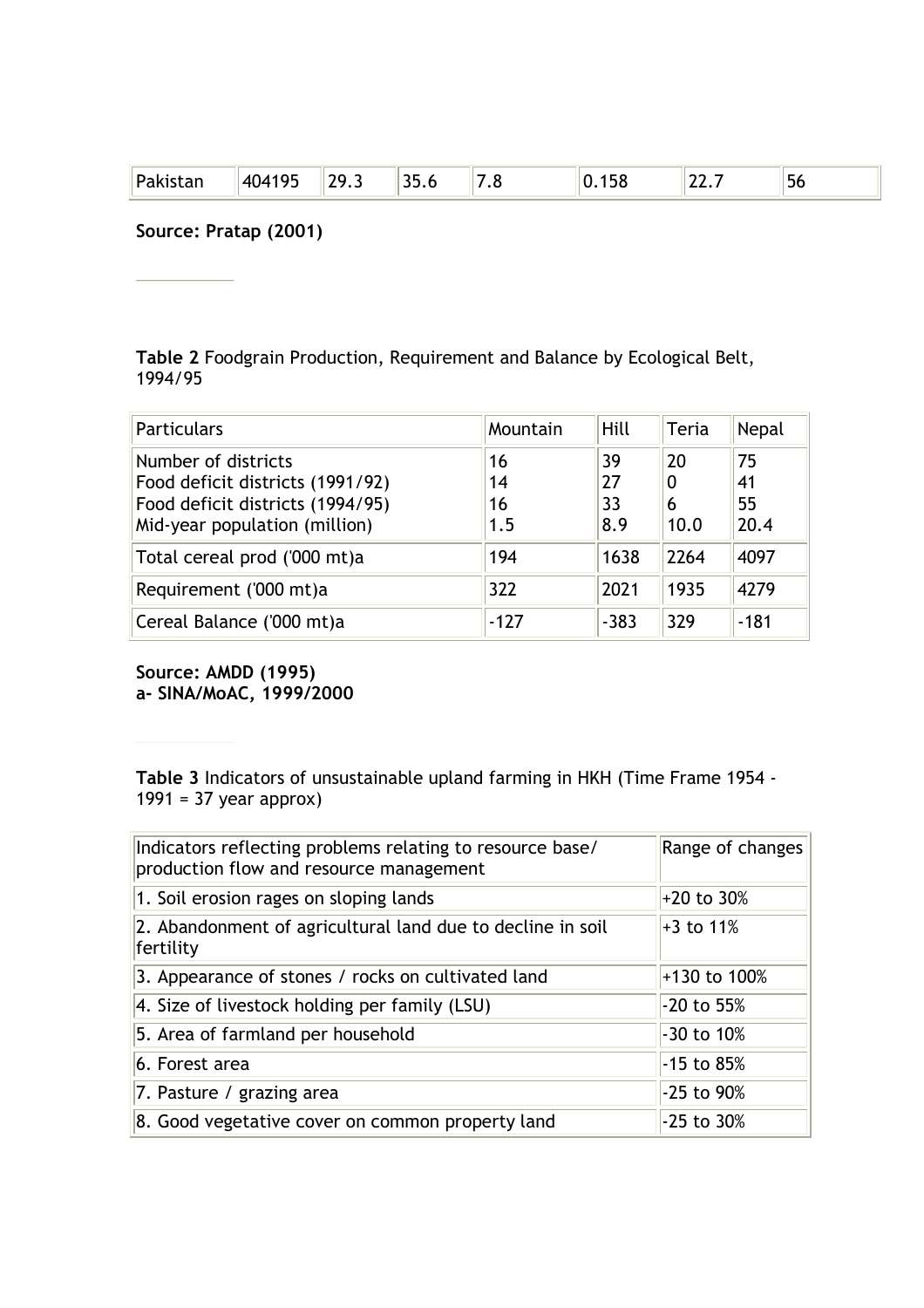| 9. Fragmentation of household farmland (in number of parcels) $\parallel$ +20 to 30% |                            |
|--------------------------------------------------------------------------------------|----------------------------|
| 10. Size of land parcels of families                                                 | -20 to 30%                 |
| 11. Distance between farmland parcel and home                                        | +25 to 60%                 |
| 12. Food grain production and self-sufficiency                                       | -30 to 60%                 |
| 13. Permanent out migration of families                                              | None to 5%                 |
| 14. Seasonal migration                                                               | High to high               |
| 15. Conservation of irrigated land into dry land farming due to<br>water scarcity    | +7 to 15%                  |
| 16. Average crop yield on sloping lands<br>a. Maize and wheat<br>b. Millets          | -9 to 15%<br>-10 to 72%    |
| 17. New land under cultivation                                                       | +5 to 15%                  |
| 18. Human population                                                                 | +60 to 65%                 |
| 19. Application of compost (organic manure)                                          | -25 to 35%                 |
| 20. Labour demand for falling productivity                                           | $+35$ to $40%$             |
| 21. Forestry farming linkages                                                        | Weak to weak               |
| 22. Food grain purchases from shops                                                  | +30 to 50%                 |
| 23. External inputs' needs for crop production                                       | High to medium             |
| 24. Fuel wood fodder scarcity in terms of time spent in<br>collection                | +45 to 200%                |
| 25. Fodder supply from<br>a. Common land<br>b. Private land                          | -60 to 85%<br>+130 to 150% |
| 26. Emphasis on monocorpping                                                         | High to high               |
| 27. Steep slope cultivation (about 30%)                                              | +10 to 15%                 |
| 28. Weed and crop herbaceous products' used as fuel wood                             | +200 to 230%               |
| 29. Conservation of marginal land into cultivation                                   | +15 to 40%                 |
| 30. Fallow periods                                                                   | From 6 to 3<br>months      |

**Note: A positive sing (+) means increase and negative sign (-) means decline/decrease Source: Pratap, 2001**

**Table 4** AGDP Shares by Region, population growth and poverty status, 1991/92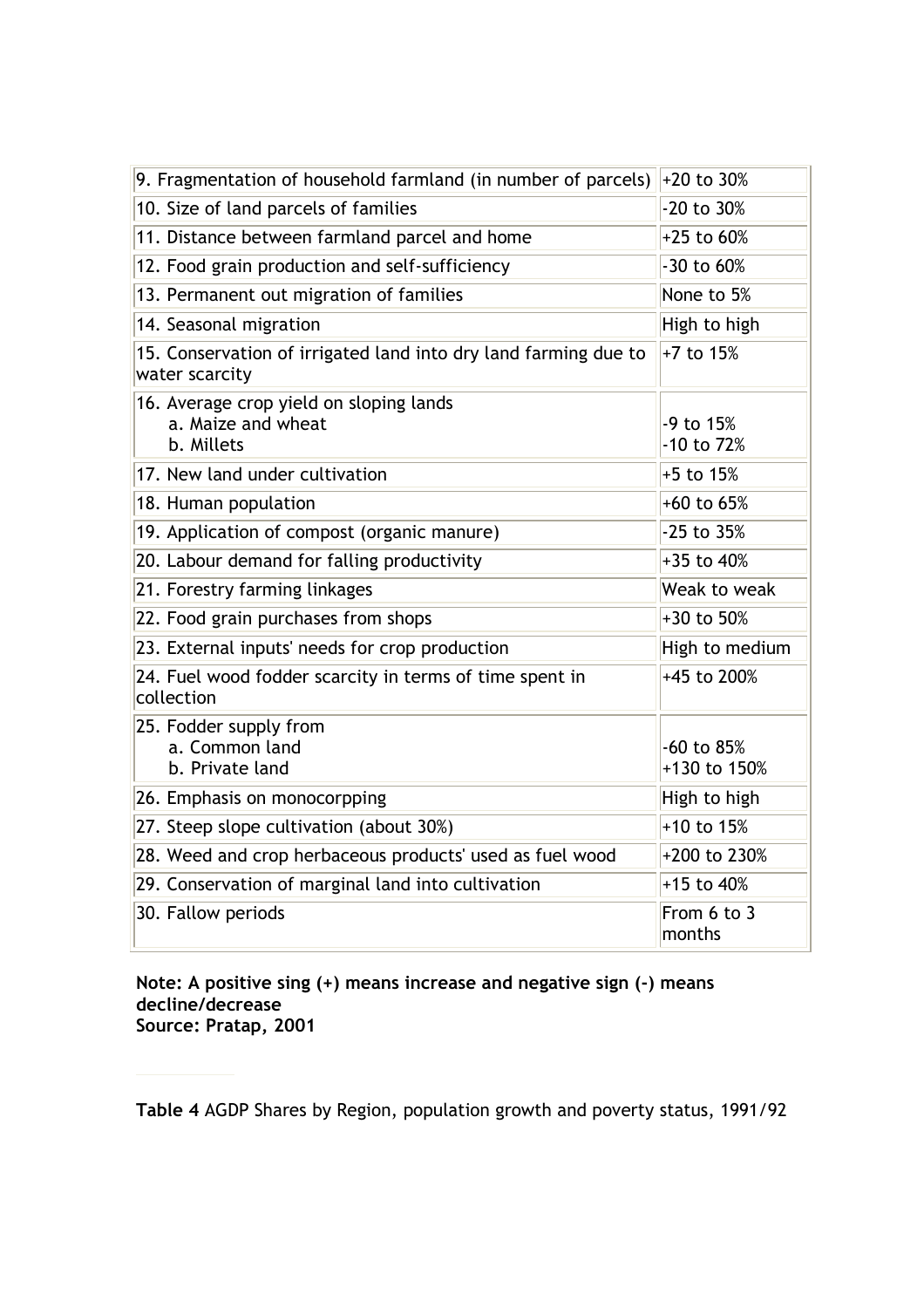| <b>Particulars</b>                                                                                                 | Mountains                              | <b>Hills</b>                              | Terai                                     | Nepal                                       |
|--------------------------------------------------------------------------------------------------------------------|----------------------------------------|-------------------------------------------|-------------------------------------------|---------------------------------------------|
| AGDP Shares $(\%)$<br>Field crop<br>Horticulture crop<br>Livestock<br>Forestry<br><b>Fisheries</b><br><b>Total</b> | 3.4<br>1.1<br>2.8<br>0.7<br>0.0<br>8.0 | 18.8<br>5.3<br>16.7<br>4.1<br>0.0<br>44.9 | 23.6<br>6.5<br>12.0<br>4.0<br>1.0<br>47.1 | 45.8<br>12.9<br>31.5<br>8.8<br>1.0<br>100.0 |
| Population growth $%$ (1981 - 91) $*$                                                                              | 0.7                                    | 1.6                                       | 3.0                                       | 2.18                                        |
| Poverty **<br>Incidence %<br>Number of poor (million)                                                              | 64<br>1.0                              | 64<br>5.1                                 | 34<br>2.8                                 | 49<br>8.9                                   |

**Sources: Based on NPC revised GDP series and regional estimates of AGDP. \* CBS (1991) \*\*APP calculations 1991/92**

**Table 5** Percentage contribution of income sources to total household income by domains

| Domain                                                          | Ν                      | Cash crop                      | Cereal crop                            | Livestock                                 | Off-farm                                  |
|-----------------------------------------------------------------|------------------------|--------------------------------|----------------------------------------|-------------------------------------------|-------------------------------------------|
| River basin<br>Low hill<br>Middle hill<br>High hill<br>Mountain | 71<br>279<br>278<br>72 | 10.25<br>11.77<br>5.98<br>2.98 | 7.39<br>8.23<br>5.97<br>12.15<br>50.00 | 16.45<br>20.08<br>16.41<br>17.31<br>40.00 | 65.90<br>50.92<br>71.64<br>67.56<br>10.00 |
| Overall                                                         | 701                    | 8.40                           | 7.71                                   | 18.00                                     | 65.89                                     |

**Source: Vaidya and Floyd, 1997**

<u> 1999 - Jan Barnett, politik e</u>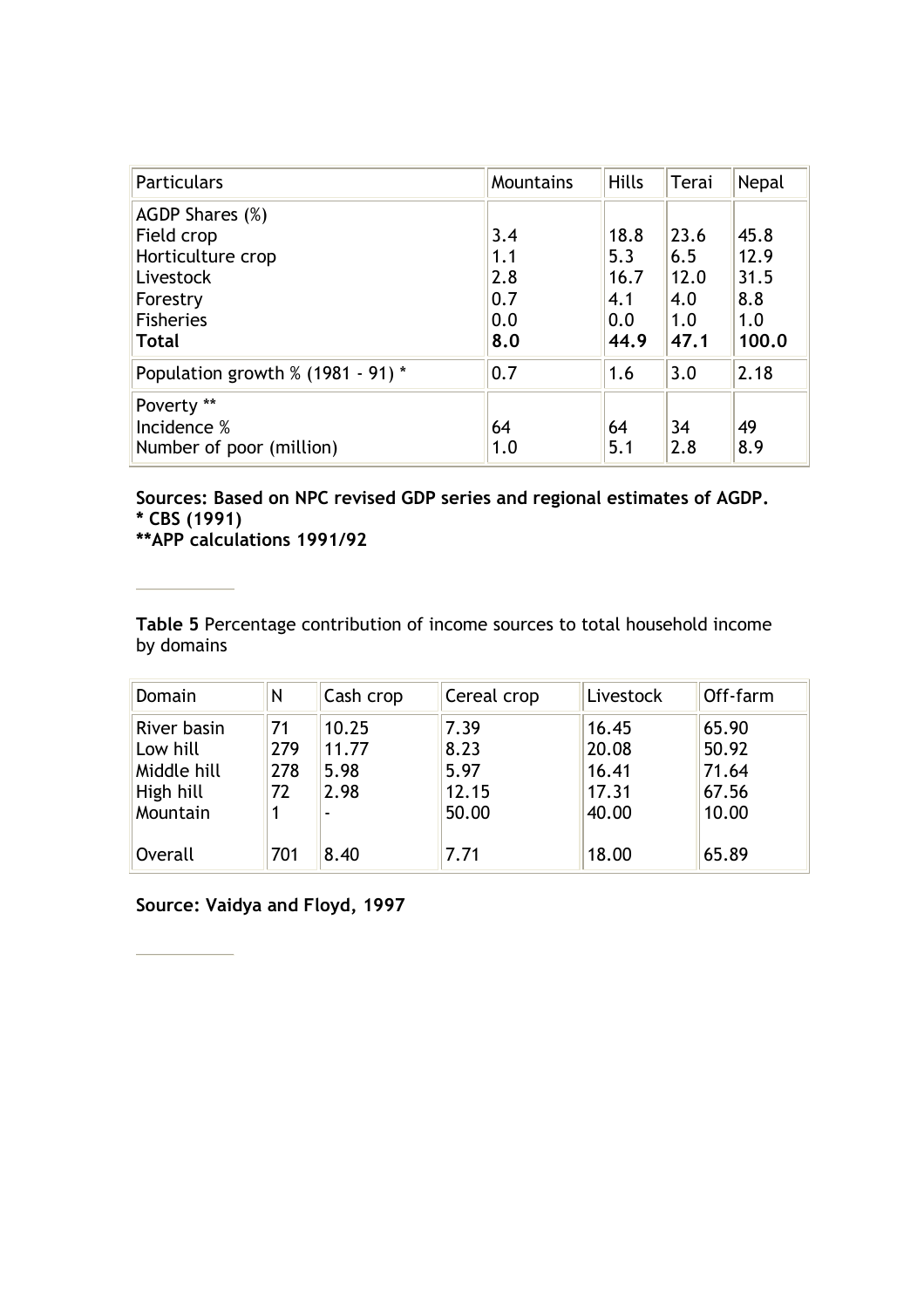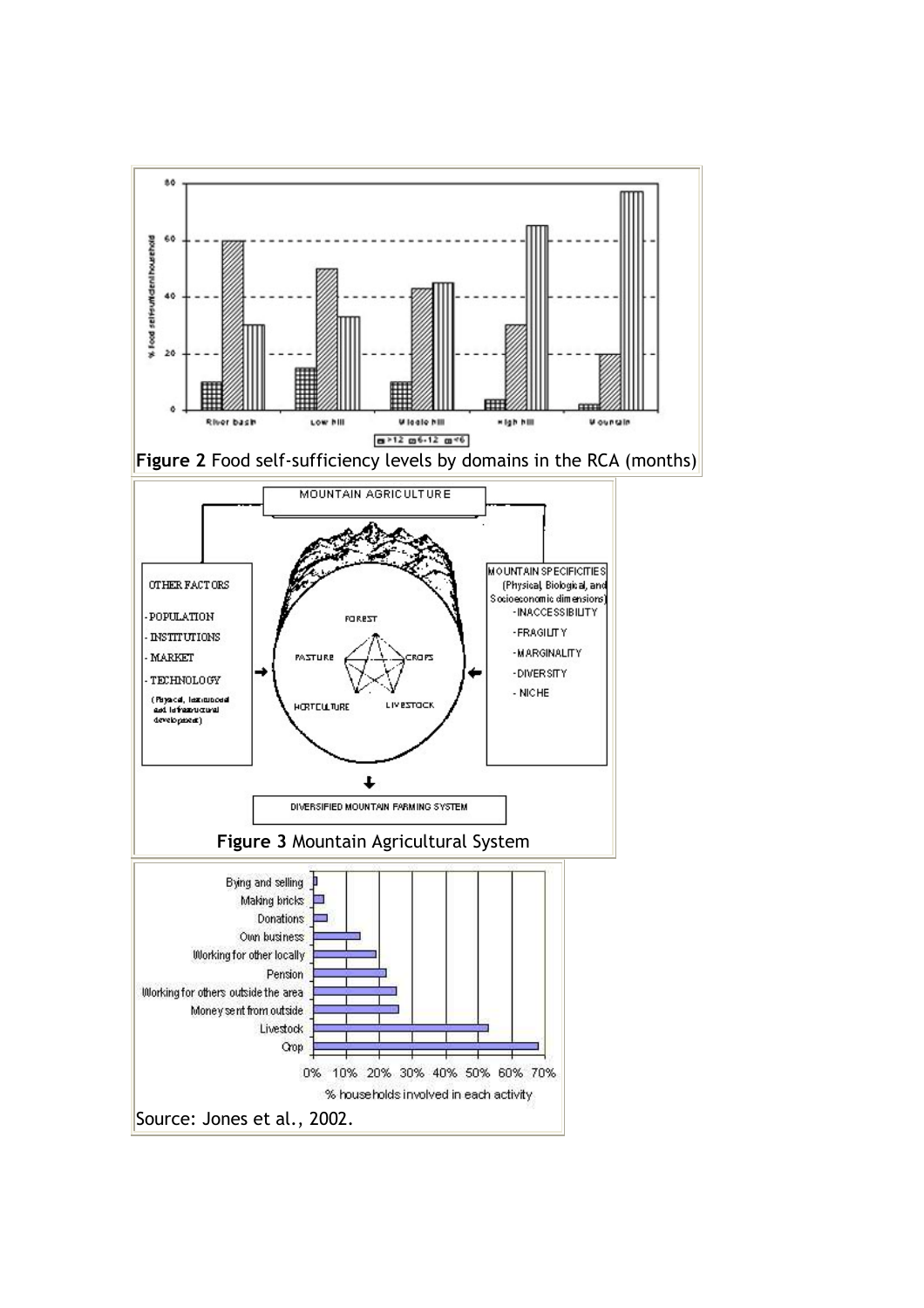

#### **Notes to readers**

This paper is a case study on Sustainable Livelihoods and Poverty Alleviation. A Mountain Forum e-consultation for the UNEP / Bishkek Global Mountain Summit. 23-28 April 2002.

The author may be reached at: